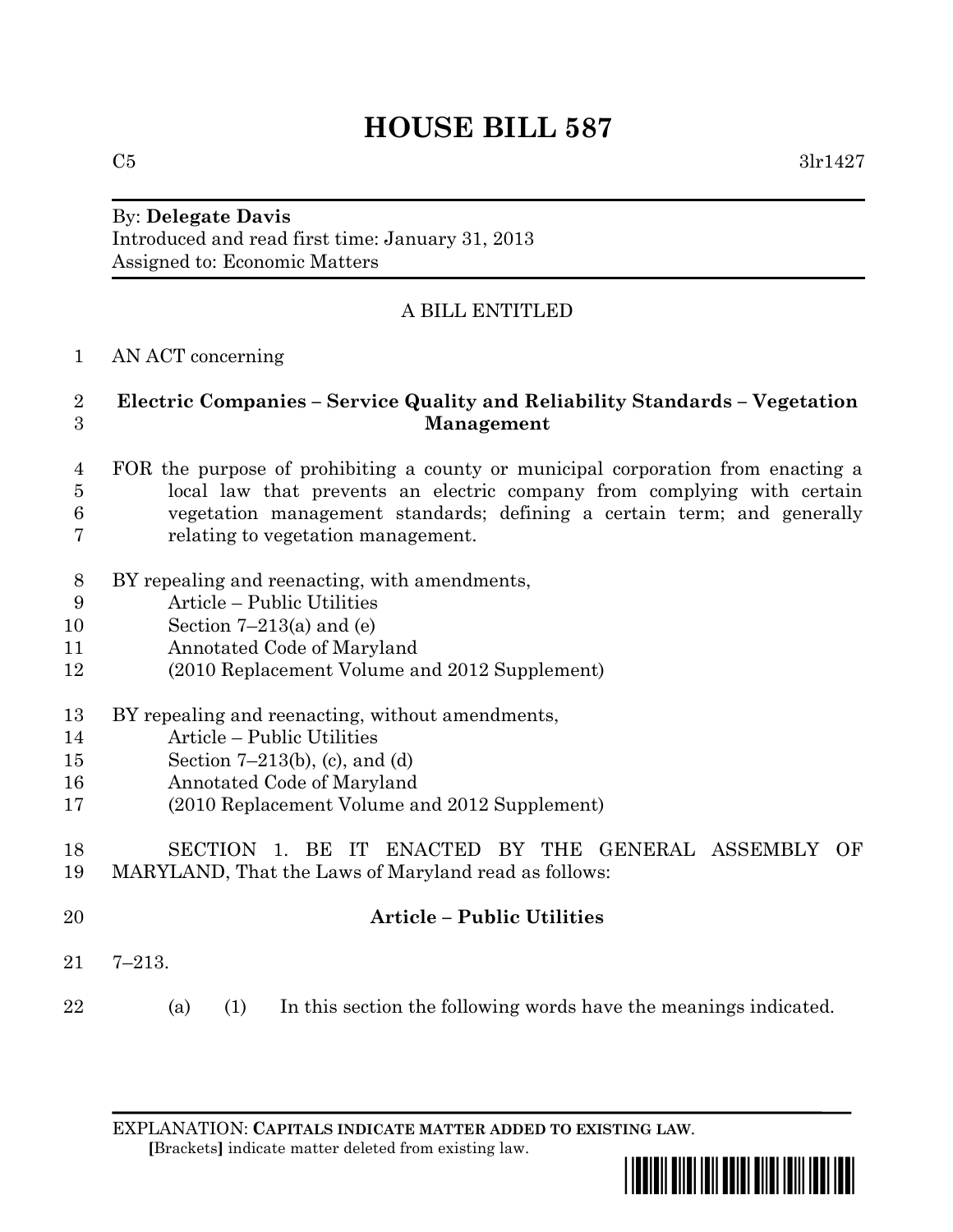#### **HOUSE BILL 587**

 (2) "System–average interruption duration index" or "SAIDI" means the sum of the customer interruption hours divided by the total number of customers served.

 (3) "System–average interruption frequency index" or "SAIFI" means the sum of the number of customer interruptions divided by the total number of customers served.

#### **(4) "VEGETATION MANAGEMENT" MEANS THE ROUTINE MAINTENANCE OF RIGHTS–OF–WAY OR EASEMENTS OWNED BY AN ELECTRIC COMPANY BY PRUNING OR CLEARING VEGETATION NEAR TRANSMISSION OR DISTRIBUTION LINES.**

 (b) It is the goal of the State that each electric company provide its customers with high levels of service quality and reliability in a cost–effective manner, as measured by objective and verifiable standards, and that each electric company be held accountable if it fails to deliver reliable service according to those standards.

 (c) This section does not apply to small rural electric cooperatives or municipal electric companies.

 (d) On or before July 1, 2012, the Commission shall adopt regulations that implement service quality and reliability standards relating to the delivery of electricity to retail customers by electric companies through their distribution systems, using:

- (1) SAIFI;
- (2) SAIDI; and

 (3) any other performance measurement that the Commission determines to be reasonable.

(e) (1) The regulations adopted under subsection (d) of this section shall:

 (i) include service quality and reliability standards, including standards relating to:

- 28 1. service interruption;
- 2. downed wire response;
- 3. customer communications;
- 4. vegetation management;
- 5. periodic equipment inspections;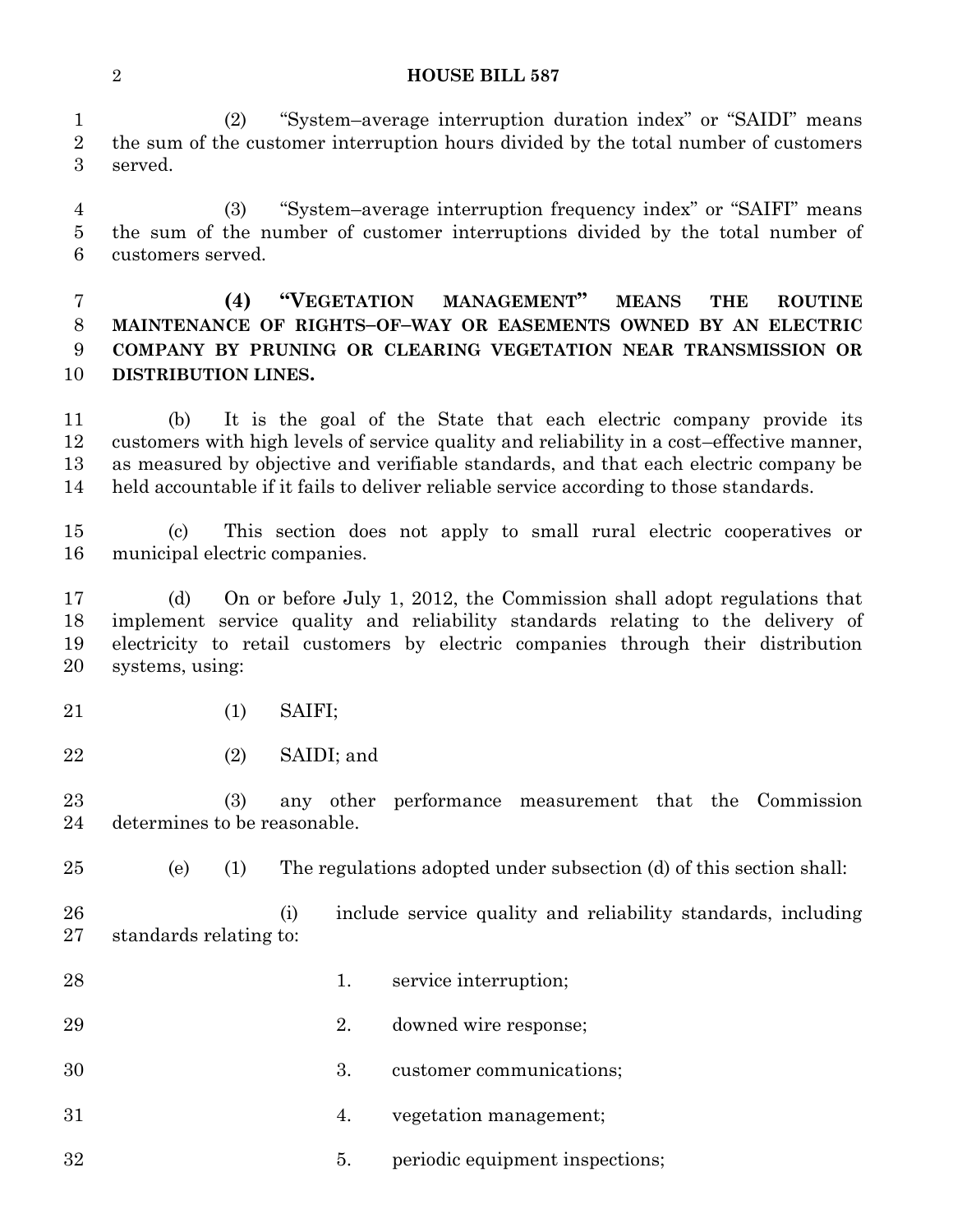#### **HOUSE BILL 587** 3

 6. annual reliability reporting; and 2 2 7. any other standards established by the Commission; (ii) account for major outages caused by events outside the control of an electric company; and (iii) for an electric company that fails to meet the applicable service quality and reliability standards, require the company to file a corrective action plan that details specific actions the company will take to meet the standards. (2) The regulations adopted under subsection (d) of this section may include a separate reliability standard for each electric company in order to account for system reliability differentiating factors, including: 11 (i) system design; 12 (ii) existing infrastructure; 13 (iii) customer density; and 14 (iv) geography. (3) In adopting the regulations required under subsection (d) of this section, the Commission shall: (i) consider applicable standards of the Institute of Electrical and Electronics Engineers; (ii) ensure that the service quality and reliability standards are cost–effective; and (iii) with respect to standards relating to vegetation management, consider: 23 1. limitations on an electric company's right to access private property; and 2. customer acceptance of vegetation management initiatives. **(4) A COUNTY OR MUNICIPAL CORPORATION MAY NOT ENACT A LOCAL LAW FOR THE PLANTING, CARE, AND PROTECTION OF VEGETATION THAT PREVENTS AN ELECTRIC COMPANY FROM COMPLYING WITH THE VEGETATION** 

**MANAGEMENT STANDARDS ADOPTED UNDER SUBSECTION (D) OF THIS SECTION.**